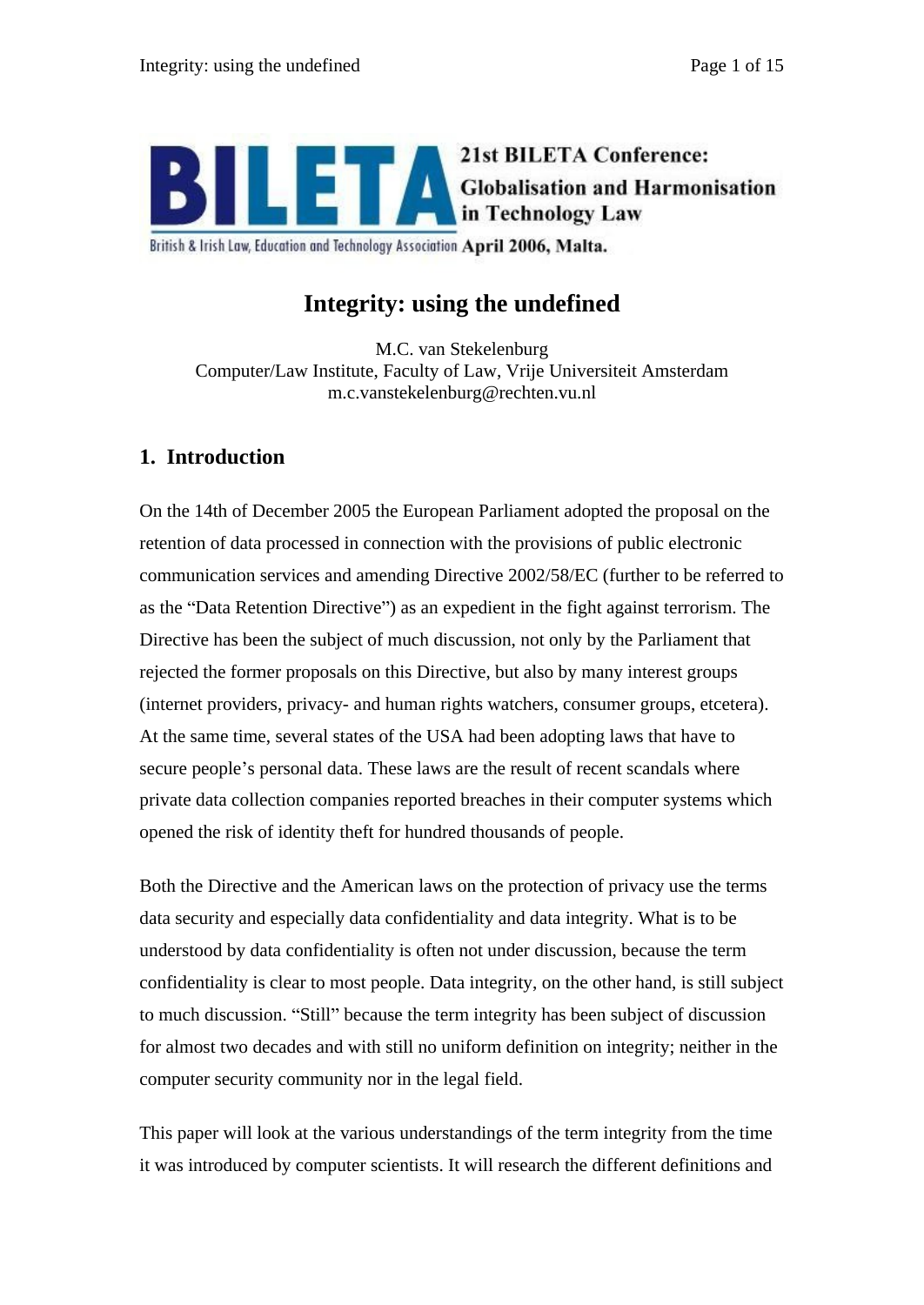how these have been adopted by lawyers. One problem that will arise is that no legislator has ever defined the term data integrity. As article 7a, sub b of the Data Retention Directive states that there are consequences to not ensuring the integrity of the communication data, it is important for internet en telecom providers to know the legal meaning of integrity, in order to secure their systems. Further, this paper will examine what legislators have meant by using the word integrity. Finally, it will discuss and provide some legal elements that could or should be part of a definition of integrity.

## **2. Early discussions about a definition on integrity**

The term data integrity was first used during the nineteen seventies in the Glossary For Computer Systems Security (FIPS39), which was published by the National Bureau of Standards.<sup>i</sup> It defined data integrity as

*The state that exists when computerised data is the same in the source documents and has not been exposed to accidental or malicious alteration or destruction.*

At that time this definition seemed sufficient to use as security principle. In the nineteen eighties the US Department of Defence published the so called "Orange" Book" which describes mechanisms which should be implemented in computer systems to meet its military security policies.<sup>ii</sup> The security mechanisms were derived from the three security principles, availability, confidentiality and integrity, which are still used today for designing security measures for computer systems. As the capabilities of computer systems grew and the systems were used more often for commercial purposes it appeared that the security standards described in the Orange Book did not meet the standards that were needed to secure commercial computer systems.<sup>iii</sup> Also the consensus grew that the FIPS39 definition on integrity was inadequate for security measures in commercial computer systems. It had grown to narrow and the requirements and policies used to implement integrity in computer systems had been subject to a lot of dispute. As a consequence, integrity was more and more used to mean many different things.<sup>iv</sup> To come to a consensus on integrity the National Institute of Standards and Technology of the US Department of Commerce organised the invitational workshop on data integrity in 1989. Despite the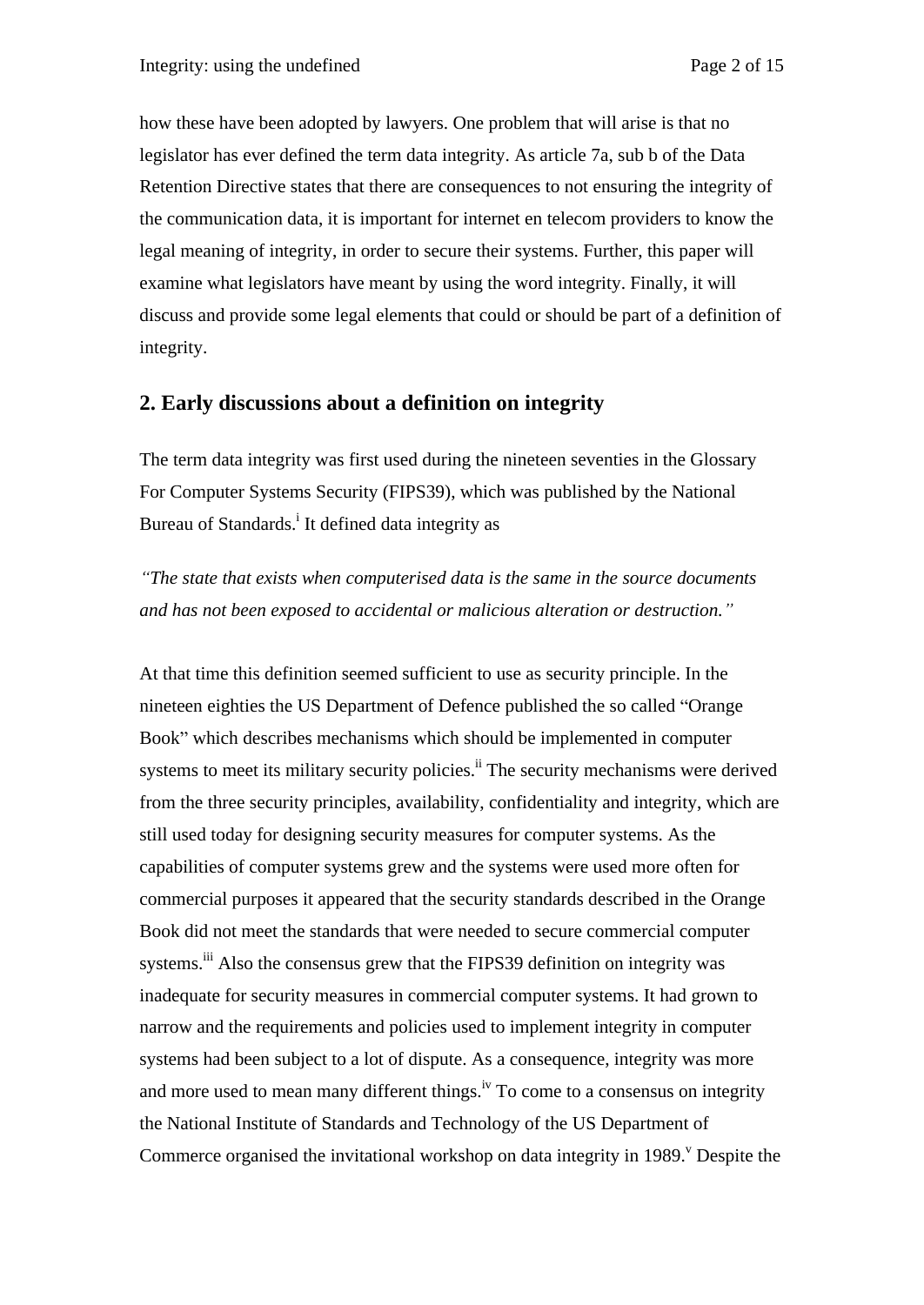great interest from the computer security field, a consensus on a definition of data integrity was not reached.<sup>vi</sup> In the early nineties Sandhu presented a paper on data integrity at the Workshop on Database Security.<sup>vii</sup> Again it was noticed that there still was no consensus on what was meant by integrity. After the appearance of Sandhu's article it remained silent and it seemed as if the different views on integrity were no longer an issue to the computer security community.

## **3. Integrity definitions in the technical field**

As already mentioned in chapter 2, there are different views on integrity (including data integrity) in the technical field. A few of these have been developed for the NIST Workshop, others can be found in other (most technical) literature. In this chapter we will describe and discuss the definitions that have been used most often in the technical field.

## **3.1 The Clark and Wilson definition on integrity**

The first definition was developed by Clark and Wilson, who defined data integrity as:

*Those qualities which give data and systems both internal consistency and a good correspondence to real world expectations for the systems and data. viii*

A few things can be said about this definition. Firstly, this definition is applicable to both systems and data and therefore widely applicable. Secondly, to define systems and data as integer they have to meet "real world expectations". In this respect, expectations must be understood as that "systems and data remain predictably constant and that change is only allowed in highly controlled and structured ways".<sup>ix</sup> Thirdly, the question is what can be understood by "good correspondence"? There are many opinions (maybe as many as humans?) about what is good or not. The problem is that good is not objectified and therefore the definition can be interpreted in different ways by different people. Fourthly, it is the question what must be understood by qualities. Clark and Wilson do not provide comments on qualities and it remains unclear what is really meant with qualities.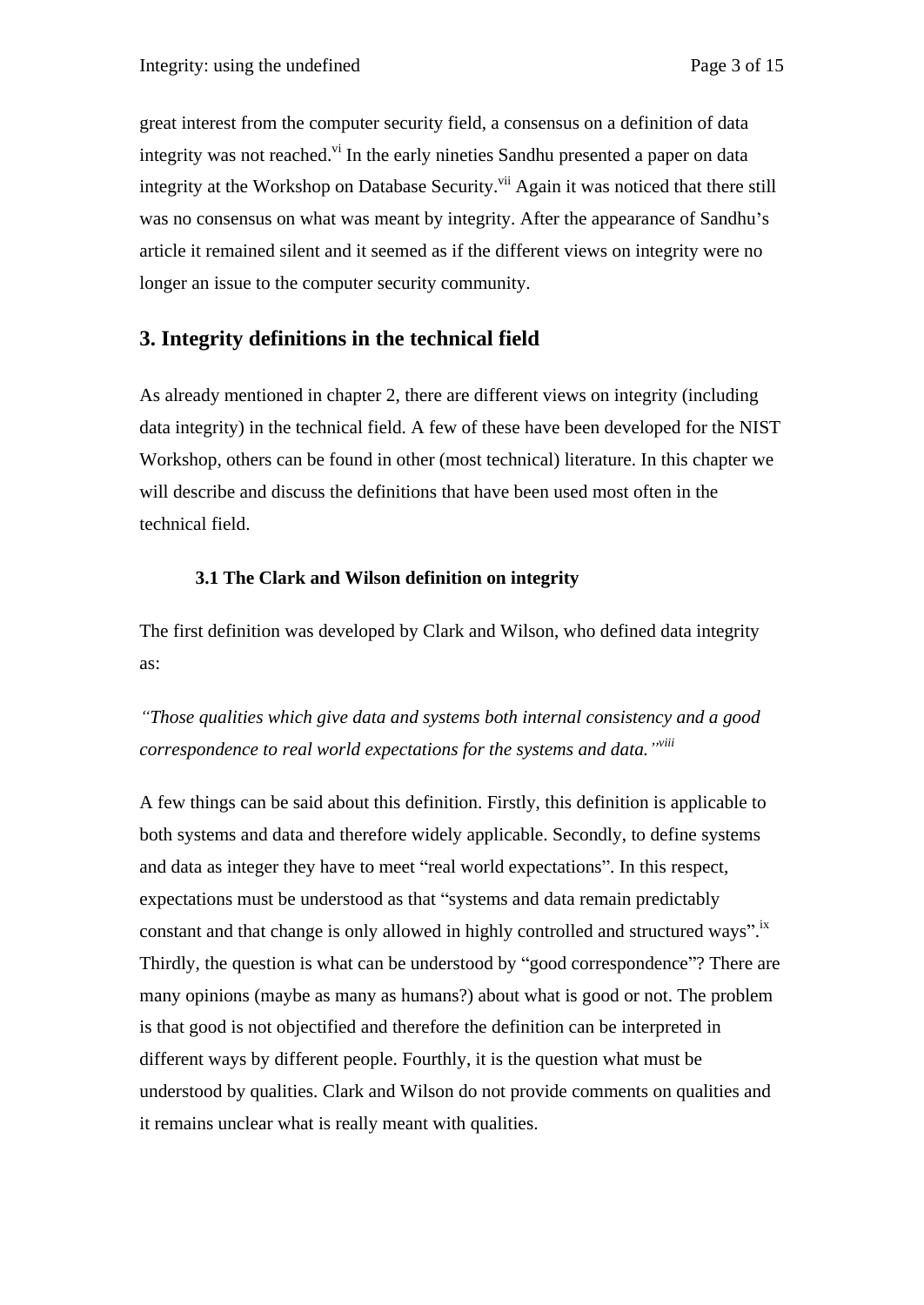#### **3.2 The Courtney and Ware definition on integrity**

A second definition, has known some of the same problems as the Clark and Wilson definition, is from Courtney and Ware, who made a strawman definition for the NIST Workshop. It defines integrity as:

*The property that data, an information process, computer equipment, and/or software, people, etc. or any collection of these entities, meet an a priori expectation of quality that is satisfactory and adequate in some specific circumstance. The attributes of quality can be general in nature and implied by the context of a discussion; or specific and in terms of some intended usage or application. <sup>x</sup>*

This definition leaves us with some issues. In the first place it should be recognised that this definition introduces two variables, namely expectation and (data) quality, which considered in their mutual relation make that data is integer or not. Because of this mutual relation, integrity is considered not to be absolute, but relative. The data can only be considered integer, when the data quality comes up to one's expectations of the data quality. If the quality falls short of the expectations of that quality, the data is considered not to be integer. That leaves us with the question whether data is integer or not when the data quality exceeds the expectation of that quality. The definition states "meet an a priori" and as a conclusion one could say that this excludes exceeding the expectations. However, Courtney and Ware probably intended to cover exceeding expectations by the term "meets an a priori". For now, we will assume that in the case that quality exceeds the expectations, the data can be considered integer. Secondly, the definition is not limited to data, but is also applicable to physical objects and processes (and even behaviour). It is therefore widely applicable. In the third place, it deliberately leaves open the definition of quality, which makes this definition and open ended definition. Fourthly, the "attributes of quality" in this definition, could consist of variables that require proactive steps (like timelines) to maintain this (data) quality.<sup> $xi$ </sup> As a consequence of not taking these proactive steps, it is possible that data integrity can decrease when the data is not altered, because one is sitting still. Fifth and last, we will mention the term expectations. Expectations in this definition differ from the expectations in the Clark and Wilson definition. The Courtney and Ware definition uses the term expectations in a more current way. Expectations must be understood as the thoughts one has about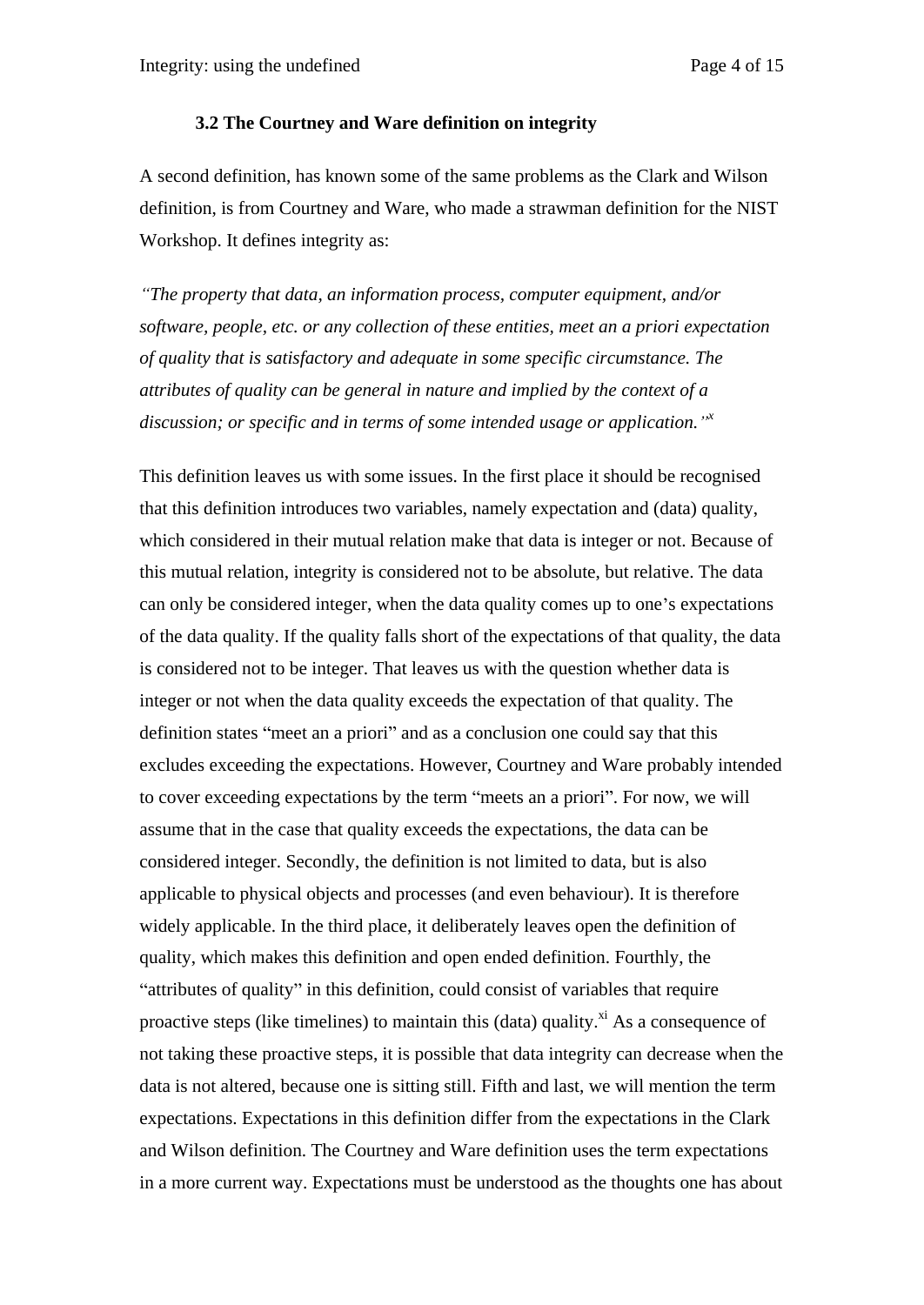something (in this case data quality) before knowing it. The problem here is that expectations are highly subjective and therefore may differ for different persons. Expectations may differ for several reasons, such as experience built by people, technical progression, changes in regulation and many other reasons. Whose expectations need to be taken into account? If one has very high expectations, these expectations may never meet the data quality and the data can thus never be considered integer. Do expectations therefore need to be reasonable? That leaves us with the question what expectations one could reasonably have? If person X had higher expectations than person Y, it is possible that data is integer for person Y and not for person X. Data integrity then becomes a matter of one's personal view.

In our opinion, both the Clark and Wilson and the Courtney and Ware definitions are not useful to describe integrity for both the technical and legal field, because they lack objectivity, are not sufficiently absolute and far too open-ended.

#### **3.3 The authorisation definition on integrity**

The third definition is the so-called (un)authorised modification definition. This definition relates to the mechanisms due to Biba and is most used in the technical field.<sup>xii</sup> Integrity is defined as:

#### *The state of data when it has not been modified without authorisation.*<sup>xiii</sup>

This definition is much less subjective than the previously discussed definitions. What can be described as authorised and unauthorised can be formulated and there are technical mechanisms available that reduce the risk of unauthorised modifications. $\frac{x^2}{x^3}$ On the other hand, this definition is so narrow that it leaves no space? for specific situations with specific circumstances. For example, person X, though he is not authorised, gets to work on the account of his colleague Y. During this session he changes incorrect data into correct data. In that case, person X was not authorised to modify data, but he modified incorrect data into correct data. On the other hand, if person X works on his own system for which he has been authorised and he changes data from being correct to incorrect, then is it said that the data is not integer. The question needs to be whether the authorised modification definition is the proper definition to describe integrity. In our opinion, this definition can be useful for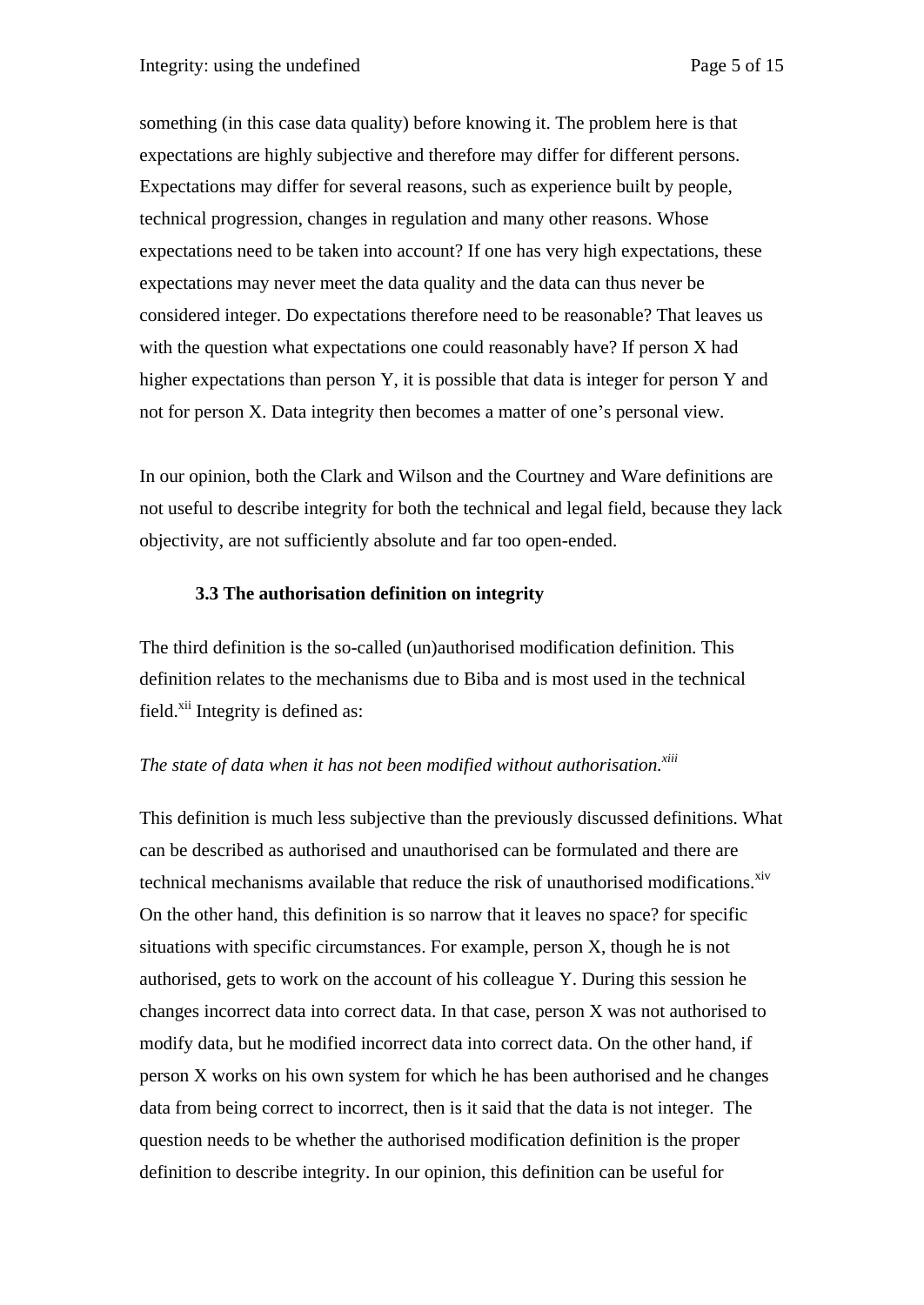designing technical mechanisms which preserve data security, but as will be discussed in the chapters 4 and 5 of this article, it is less useful in the legal field.

#### **3.4 The improper definition on integrity (by Sandhu)**

A fourth definition is proposed by Sandhu, who defines integrity:

*as being concerned with the improper modification of information and data .xv*

This definition leaves us with an open norm namely the term "improper". Sandhu says that he deliberately uses the term improper instead of the term unauthorised, because it acknowledges that security breeches can and do occur without authorisation violations.<sup>xvi</sup> Sandhu also refers to the meaning of improper that has been given by Clarck and Wilson who say that "no user of the system, EVEN IF AUTHORISED, may be permitted to modify data items in such a way that assets or accounting records of the company are lost or corrupted.<sup>xvii</sup> "Malicious mischief by authorised users is therefore also covered by the term improper".<sup> $x$ viii</sup> As we will later discuss in paragraph 5.2, the improper modification can be very attractive in the legal field because of its open norm.

## **4. Integrity definitions in the legal field**

Now, let us move our attention from the technical field to the legal field. During the nineteen seventies and eighties, when technical progression in computation and informatics gave rise to new possibilities (among which criminal or at least undesirable non-criminal possibilities), legislators started to develop new legislation to prevent and criminalize computational crimes. As the technical field had already developed criteria on which mechanisms that guaranteed the security of computer systems should be based, many legislators used these same criteria (availability, integrity and confidentiality) to develop legislation. What legislators did not take into account was the fact that these so called "Orange Book criteria" were no more than security concepts and not security mechanisms. The concepts were all very abstract and were only meant to be used for designing technical mechanisms. Where technicians focused on designing these technical mechanisms, legislators seemed to be afraid (or at least did not dare) to focus on specific legal measures. Instead of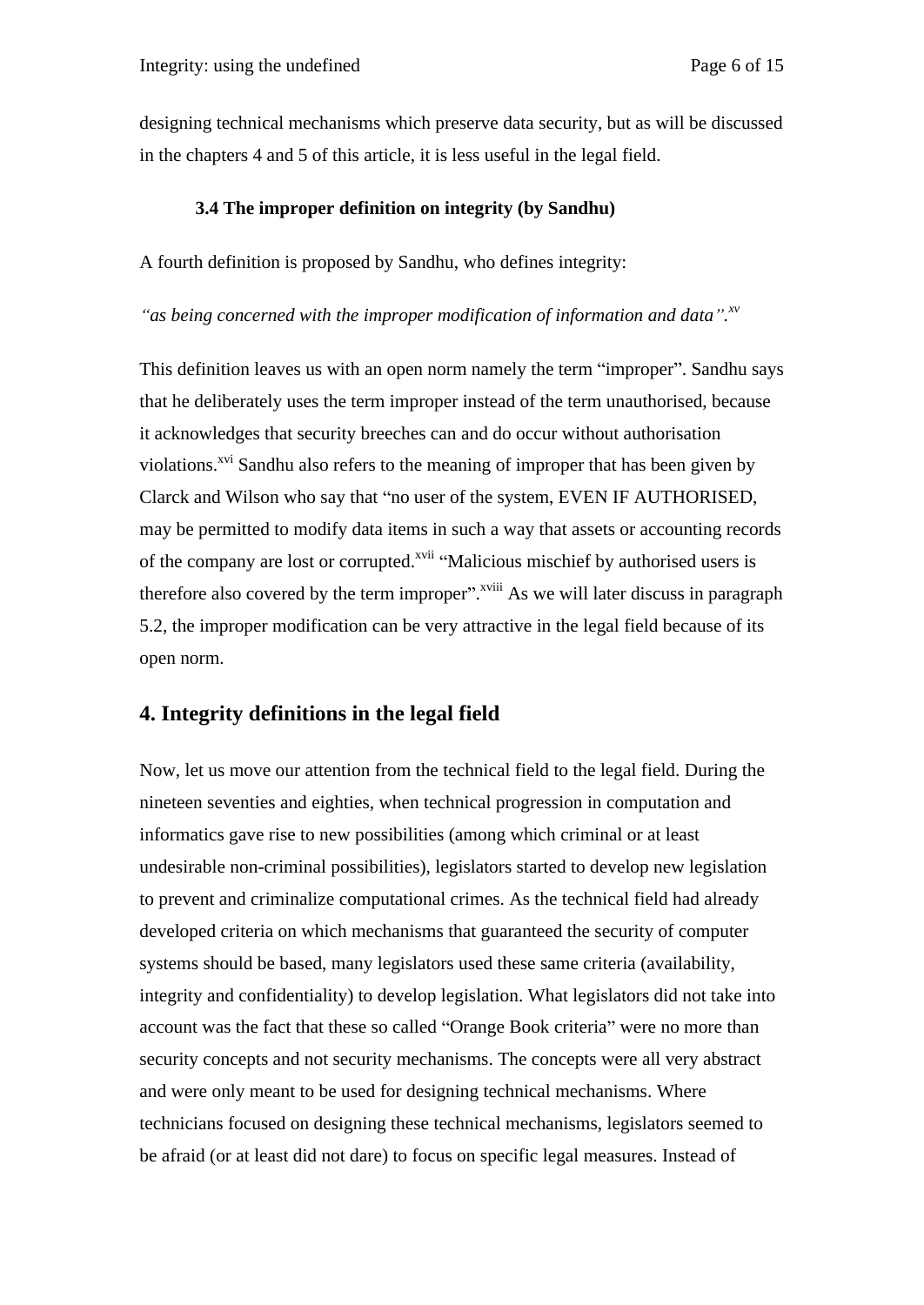describing specific measures HOW to guarantee integrity, the focus was on prescribing THAT integrity had to be guaranteed.

So let us have a look at how integrity has been used in legislation and what is meant by integrity. Integrity has been used by different legislators and as we will see its meaning has some different nuances. In this paper we will not focus on country specific legislation, but only legislation that has been used by the European legislator. We will look at integrity as described in the Convention on Cybercrime, integrity in the so called Data Retention Directive and integrity as described in Regulation (EG) No 460/2004 that establishes a European agency for network and information security.

### **4.1 The Convention on Cybercrime**

First let us have a look at the Convention on Cybercrime (the Convention) which has been drafted by the Council of Europe. The term integrity is not explicitly mentioned in the Convention itself, but the explanatory report recognises data integrity as a interest that needs legal protection. $x$ <sup>ix</sup> The Convention prescribes in article 4, sub 1 that

*each party shall adopt such legislative and other measures as may be necessary to establish as criminal offences under its domestic law, when committed intentionally, the damaging, deletion, deterioration, alteration or suppression of computer data without right*  $\cdot$ *xx a* 

It obligates countries to establish as a criminal offence the "damaging, deletion, deterioration, alteration or suppression" of computer data when committed intentionally and without right. The following elements can be subtracted:

- 1. damaging, deletion, deterioration, alteration, suppression;
- 2. intentionally;
- 3. without right.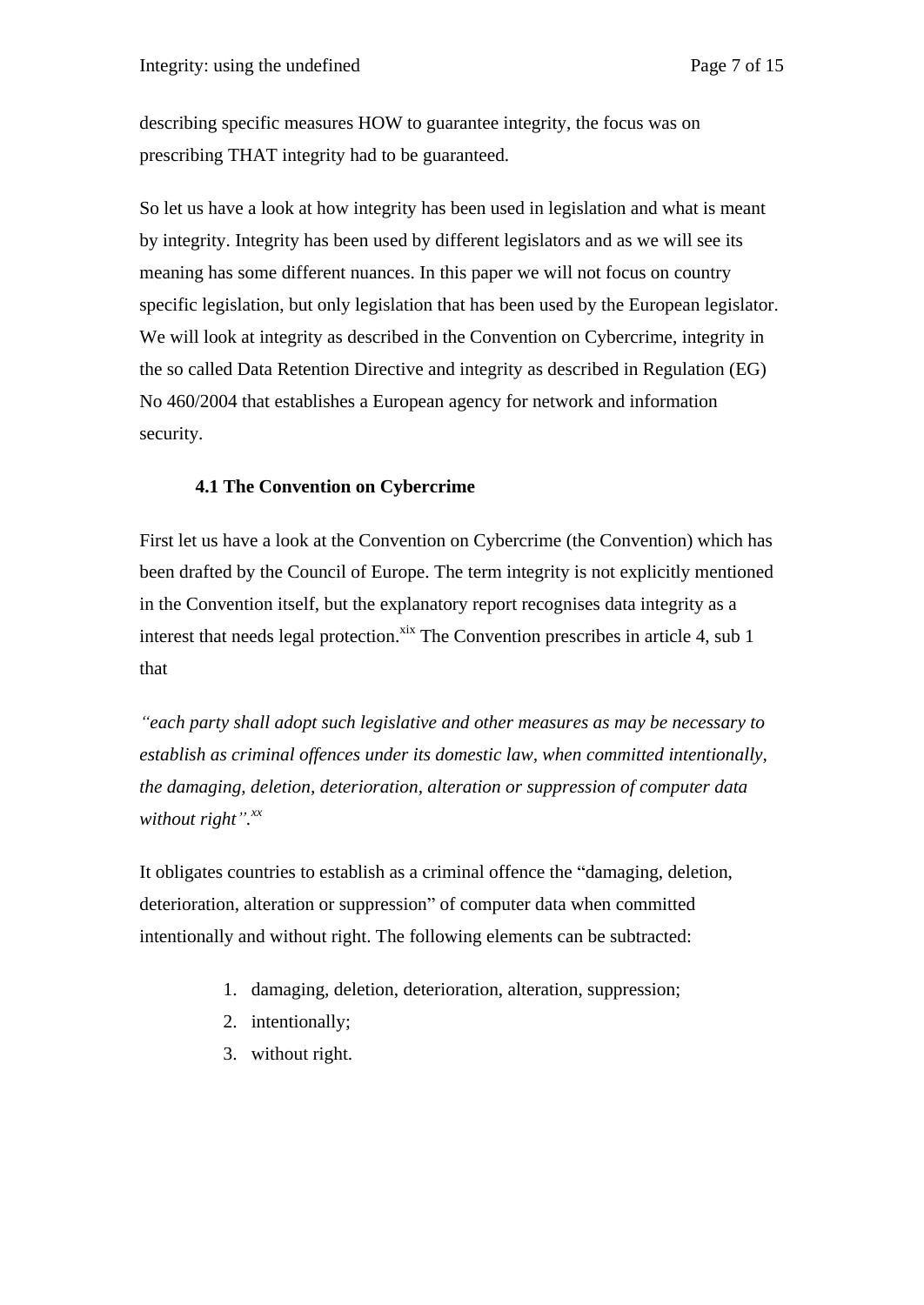#### **4.2 The Data Retention Directive**

Secondly we will have a look at the so called Data Retention Directive that has been approved last December by the European Parliament.<sup>xxi</sup> In former proposals it was article 6, sub e of the Data Retention Directive which prescribed that member states of the European Union should establish legal remedies (in line with provision of Chapter II of Directive 95/46/EC) for providers that did not ensure the confidentiality and integrity of data. We found it very interesting that the former proposals did not define integrity, especially because of the several technical definitions that were used and because of the legal consequences for providers (such as administrative penalties and civil liability).<sup>xxii</sup> It was not very clear what providers had to guarantee with respect to the integrity of data. In the final draft of the proposal (after amending) the word integrity was deleted from the document and another article (article 7a) was added to it.<sup>xxiii</sup> Article 7a, sub b of the Data Retention Directive requires that

*Each Member State shall ensure that providers of publicly available electronic communications services or of a public communications network respect, as a minimum, the following data security principles with respect to data retained in accordance with the present Directive the data shall be subject to appropriate technical and organisational measures to protect the data against accidental or unlawful destruction, or accidental loss or alteration, unauthorised or unlawful storage, processing, access or disclosure.*

This Directive obligates member states of the EU to make sure that providers shall implement organisational and technical measures that secure data against integrity and confidentiality infringements. These measures have to guarantee protection against accidental or unlawful destruction or accidental loss or alteration, unauthorised or unlawful storage, processing, access or disclosure". The following elements with respect to integrity have to be taken into account:

- 1. accidental or unlawful destruction
- 2. accidental loss or alteration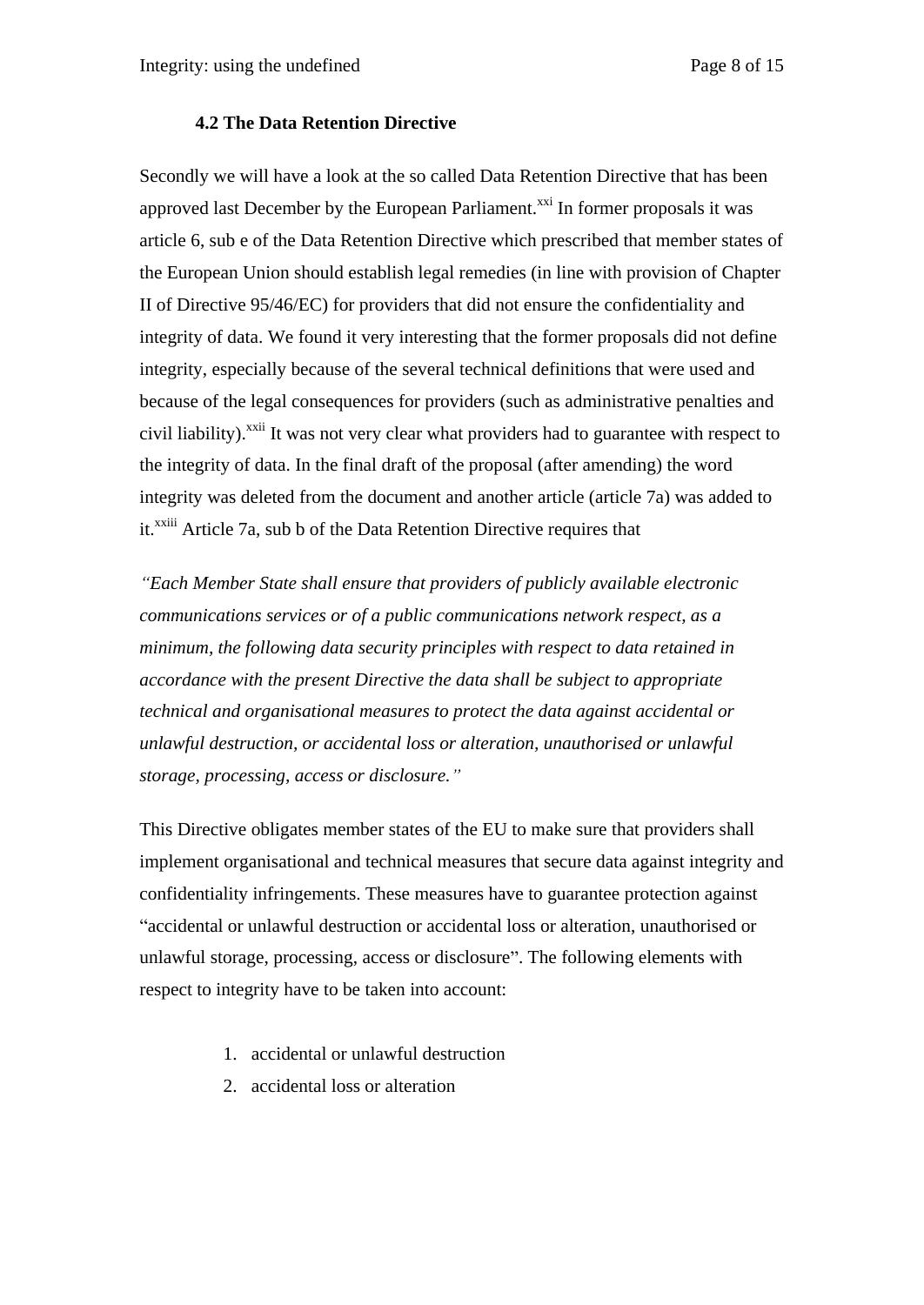### **4.3 EU Regulation No 460/2004**

Thirdly, we will mention Regulation (EG) No 460/2004 that establishes a European agency for network and information security.<sup>xxiv</sup> In this document, article 4, sub f of the Regulation defines data integrity as:

*the confirmation that data which has been sent, received, or stored are complete and unchanged.*

The following elements can be subtracted:

- 1. a confirmation
- 2. data which has been sent, received, or stored
- 3. complete and unchanged

# **5. An analysis of three legal integrity definitions**

Before analysing the above definitions on integrity, a distinction has to be made clear. This is the distinction between the elements of a definition on integrity itself, the elements of the circumstances in which a breach of integrity exist and the element of the circumstances in which a breach of integrity has legal consequences (for civil or criminal law). In several definitions this distinction is not made clear and as a consequence elements which are only used in definitions which criminalize a breach of integrity are mixed with elements that only affect the definition on integrity. A second remark has to be made about the nature of the integrity definitions. Integrity is a state data is in when some things are not done to the data. Integrity is therefore often described in negative terms (as in NOT touched, UNdamaged, NOT violated). Having recognised the elements of the three above described (somewhat different) definitions, we will now compare each of the elements.

## **5.1 The modification element**

First we will look at the modification element. The Convention on Cybercrime uses the terms damaging, deletion, deterioration, alteration an suppression. The explanatory report says that damaging and deterioration relate to "a negative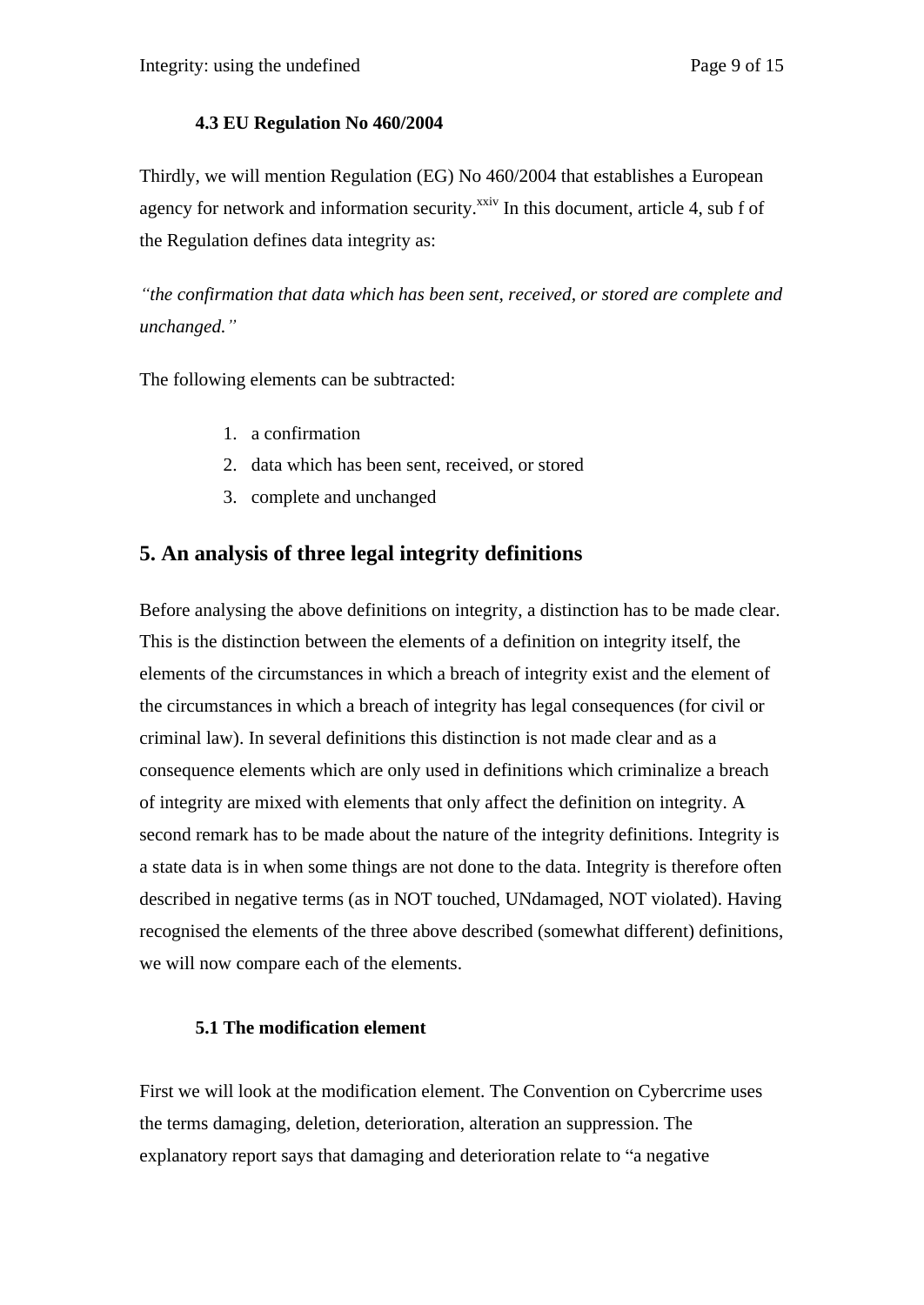alteration" of the integrity of data and programmes, whereas alteration means "the modification of existing data".<sup>xxv</sup> It does not make explicit a definition on alteration. Does alteration only include changes in data or also the complete removal or addition of data? In this particular definition on integrity this question is partially circumvented by explicitly using the term deletion. But does the alteration of data encompass additions to/of data? (if adding data must also be understood by alteration of data). As already said, the definition in the Convention already uses the term deletion for the complete removal of data. Deletion is meant to be "the equivalent of the destruction of a corporeal thing. It destroys them and makes them unrecognisable".<sup>xxvi</sup>

The same remarks can be made with regard to the Data Retention Directive. It uses both "destruction" and "alteration" of data, but not adding data to existing data. Or does the alteration of data also include adding data to existing data? If the answer is yes, then why does the Directive separate the terms destruction and the alteration? Does this mean that the alteration of data does not include the destruction of data? Or was it meant not to include the addition of data at all in this definition?

Thirdly let us look at the EU Regulation. Integrity has to do with "complete and unchanged" data. Though formulated in different words than those of the Convention and the Data Retention Directive, the same remarks are applicable to this definition. The word "complete" could be understood as no (parts of) data missing. It means that no data is deleted, removed, deleted or erased in any way and that the existing data is the same as the original data. The word unchanged could mean that no data has been altered. The question we already asked ourselves with respect to the Convention and the Directive is also applicable to the EU Regulation: does "unchanged" also encompass the addition of data?

#### **5.2 The qualifying element**

The elements that are often used in integrity definitions are related to weighting the wrong- or rightness of the modification or excusing some kind of modifications. These elements were not introduced when lawyers started to use the term integrity, but when technicians started to discuss a definition on integrity. In particular the Sandhu definition, which uses the improper modification definition. The main distinction that technicians and lawyers have made is how inappropriateness or some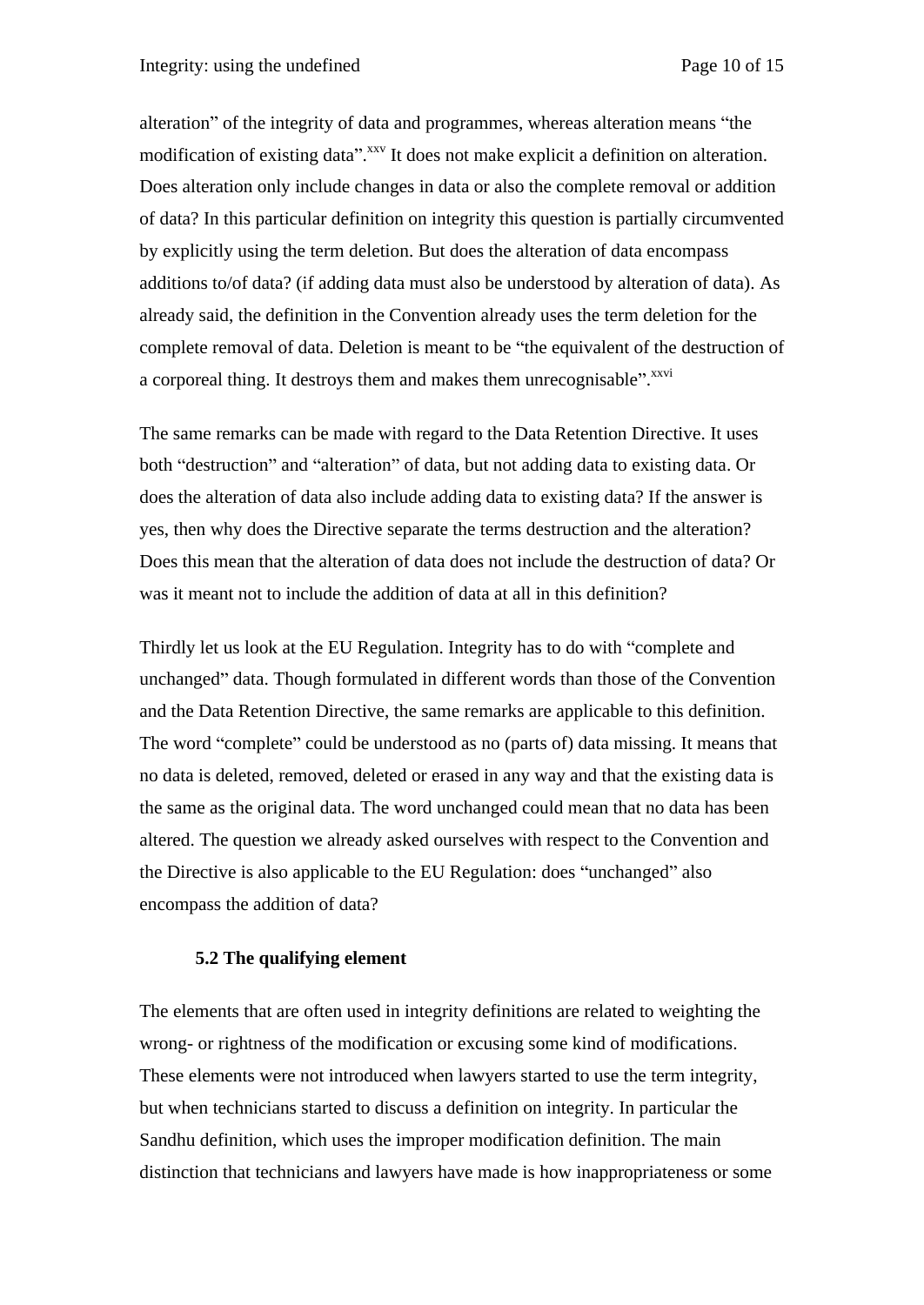legal wrong or right has to be constructed in a definition on integrity. First let us have a look at how Sandhu and the proponents of the authorisation definition construct a definition on data integrity. In this kind of definitions, the improper or the authorised element is enclosed in the integrity definition. One can only speak of data integrity when the data has been modified properly or authorized and one can only speak of affected data integrity when the data has been modified improperly or unauthorised. As a consequence, there are modifications that do not affect integrity. These are the proper and the authorised modifications. Contrary to computer scientists, the Convention on Cybercrime and the explanatory report separate the modification element and the "without right" element.<sup>xxvii</sup> In this definition, integrity can be seen as the state data is in when there have been no modifications at all.

The Data Retention Directive on the other hand does something quite different. It splits up the different kinds of modifications (destruction, alteration and loss) and combines these with different elements. If data integrity must be understood as "the accidental or unlawful destruction and the accidental loos or alteration", the Data Retention Directive gave an entirely different dimension to the term integrity, because it refines the term integrity in a whole new way.

Though it defines integrity the EU Regulation No. 460/2004 uses no terms that refer to any kind of wrong-/rightness. This supports our conclusion that integrity should be understood in a very restrictive way.

#### **5.3 Intentionally or accidentally**

Looking at the three definitions given in chapter 5, we think it is noteworthy the Convention uses the word intentionally, that the Data Retention Directive uses the word accidental and that the EU Regulation does not use any of these words. Looking at the purpose of the Convention, the goal is to criminalize integrity infringements. Because we deal with criminal law, it is not strange that the element of intention is used. The question is whether the element of intention is part of a definition on integrity. We do not think it is part of a definition on integrity and feel supported by the fact that legislators use words like intentionally, accidentally or none of these two in different definitions.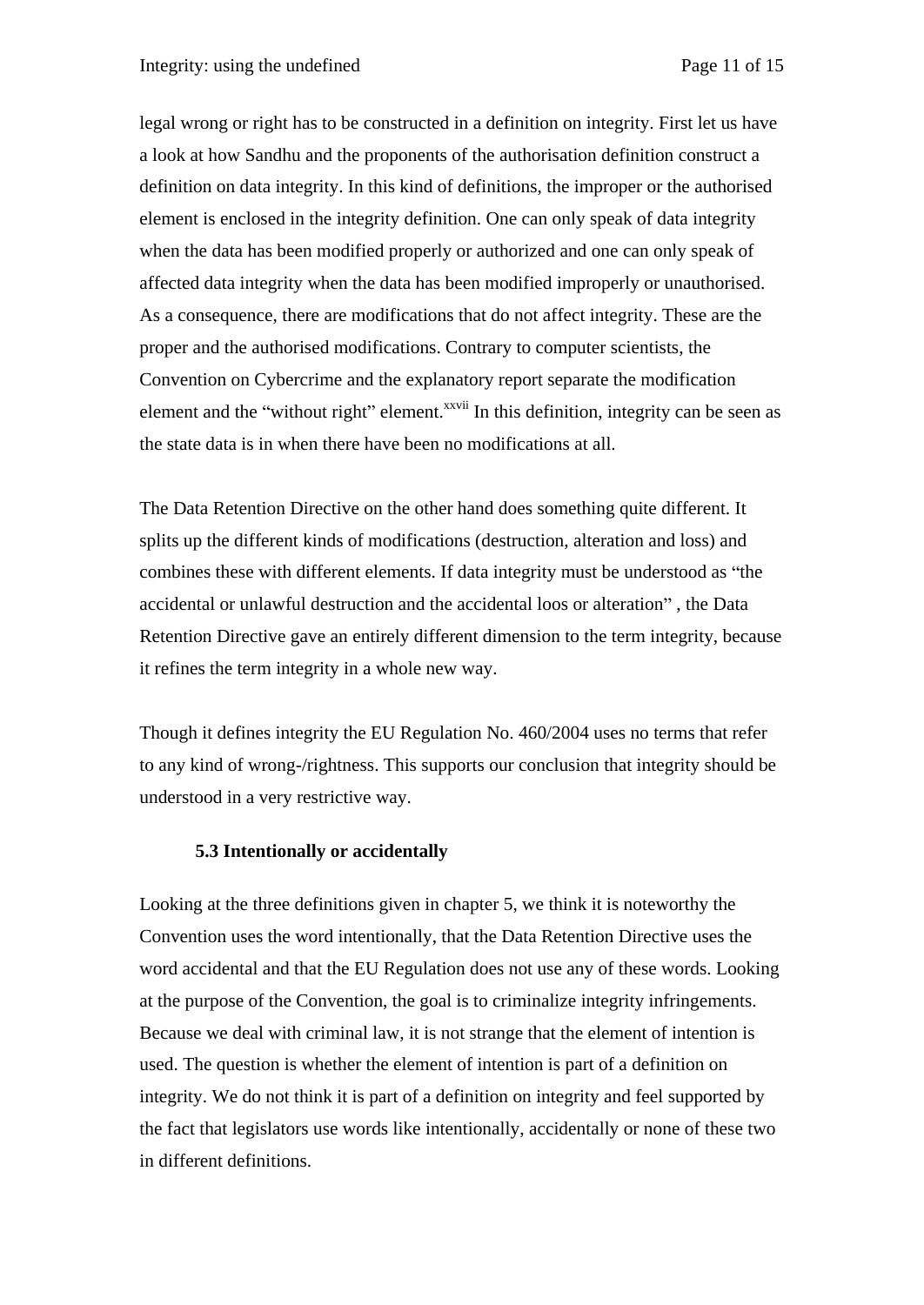Looking at the Data Retention Directive, we do not feel it is remarkable that the element of "accidental" is used. However, we do think it is remarkable that providers need to implement data security principles that protect the accidental and unlawful destruction of data and not the accidental AND UNLAWFUL loss or alteration of data, but only the accidental loss or alteration of data. Can we therefore conclude that providers do not have to protect data against malicious alterations that are intended?

Again, the EU Regulation does not require any form of intention of accident, which is not surprising. As the Regulation only defines integrity and does not define integrity breeches or legal consequences to integrity breeches, we agree that any form of intention or accident is not part of a definition on integrity.

The use of these different elements for different situations in which integrity is an issue only confirms our proposition that the definition on integrity needs to be very restrictive and objective (see chapter 7) and that any form of intention or accident does not include a definition on integrity.

# **6. Consequences of different definitions on integrity**

First we think it should be recognised explicitly that different legal definitions on integrity do not have to be a problem. If the legal scope in the various regulations differ, it is possible there will not be conflicting regulation.

So let us get back to the situation internet and telecom providers find themselves in. Providers are obligated to secure date against integrity infringements by these different regulations. If different regulations with different integrity definitions are applicable, it will not be very clear which security mechanisms should be used. What are the consequences for providers who find themselves confronted with this legislation? Due to the EU legislation and legislation from the Council of Europe, providers are and will be more and more confronted to secure their own data and data of their clients against integrity infringements. And if they do not, it is most likely that they will face legal consequences. The question is what providers should secure by securing data integrity and how they should do that. First, providers need to understand what integrity means. As we hope to have made clear, it is not very clear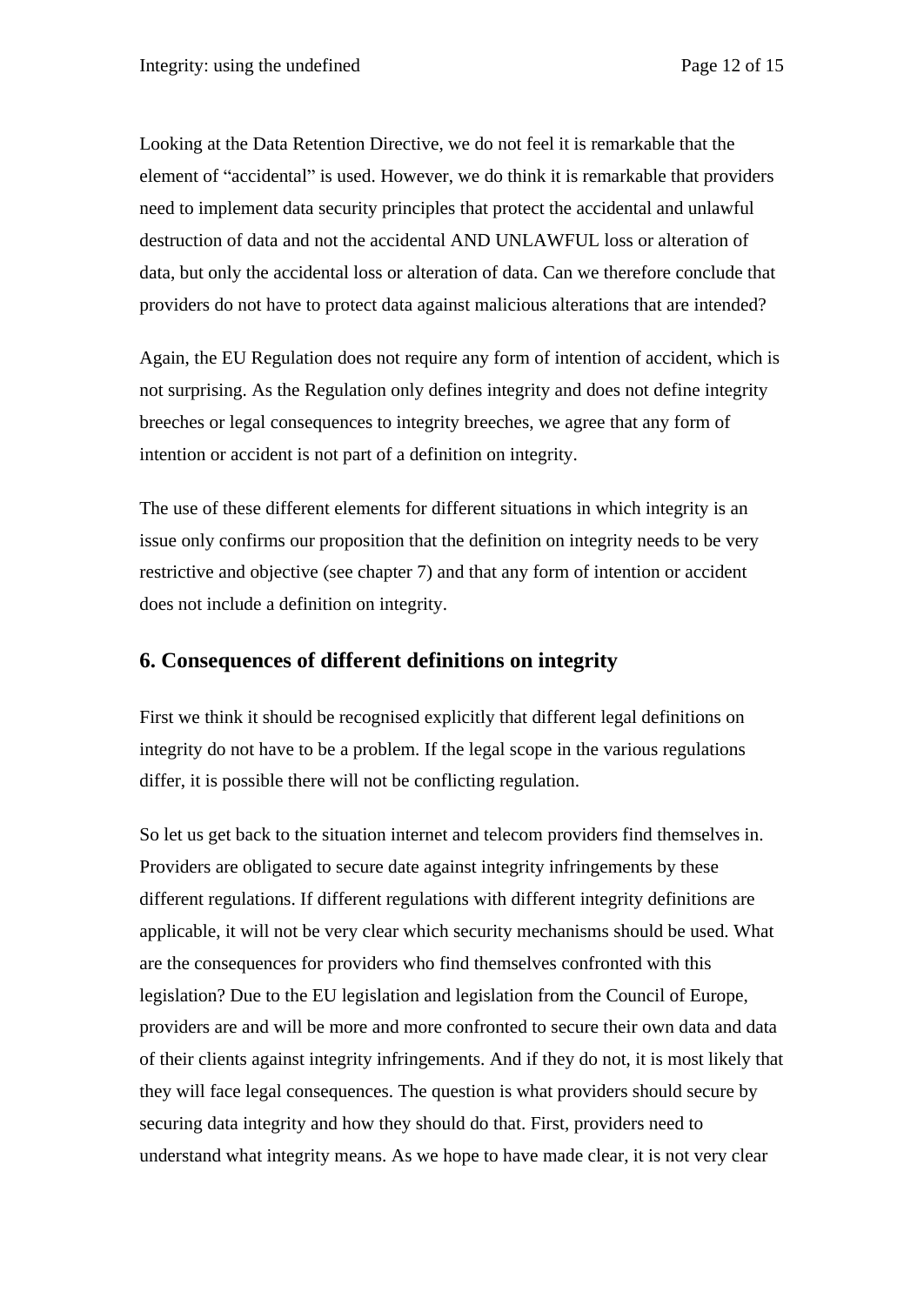what is meant by data integrity. Firstly, it is not clear what is meant by alteration or modification. As deterioration, deletion and destruction are explicitly mentioned, can one reasonably conclude that this means that addition of data to existing date is not included in alteration or modification? Or does it mean the opposite? Does it mean that alteration and modification include the addition of data? If the answer is yes, this could have consequences for the mechanisms that providers use to secure the principle of integrity. Providers than should also protect data against the addition of data into existing data. Secondly, it is not always clear if the modification or deletion (destruction) which has to be prevented or is criminalized, should be accidental, intentional or unlawful. Because of this, providers find themselves in an insecure situation.

# **7. Some legal elements of integrity**

For the future, we think it would be good to think about how integrity, the affection of integrity and the legal consequences of the affection of integrity should be defined. In our opinion, a legal integrity definition should be very restrictive and as little subjective as possible. A very restrictive definition would be "the state data is in when there have been no modifications", whereas modifications must be understood as any deletion or alteration of existing data and every addition of new data to existing data. By using words as "no modification" and "any deletion, addition or alteration", the definition on integrity becomes more objective, because integrity is then considered to be binary: the state of data is either integer or it is not.

As a consequence of the definition on integrity, the affection of integrity can be understood as: "every modification to existing data". Note that these definition do not say anything about authorised, improper, illegal, against the law or purposely. In our opinion these elements should be prohibited for laws that link consequences to affecting integrity.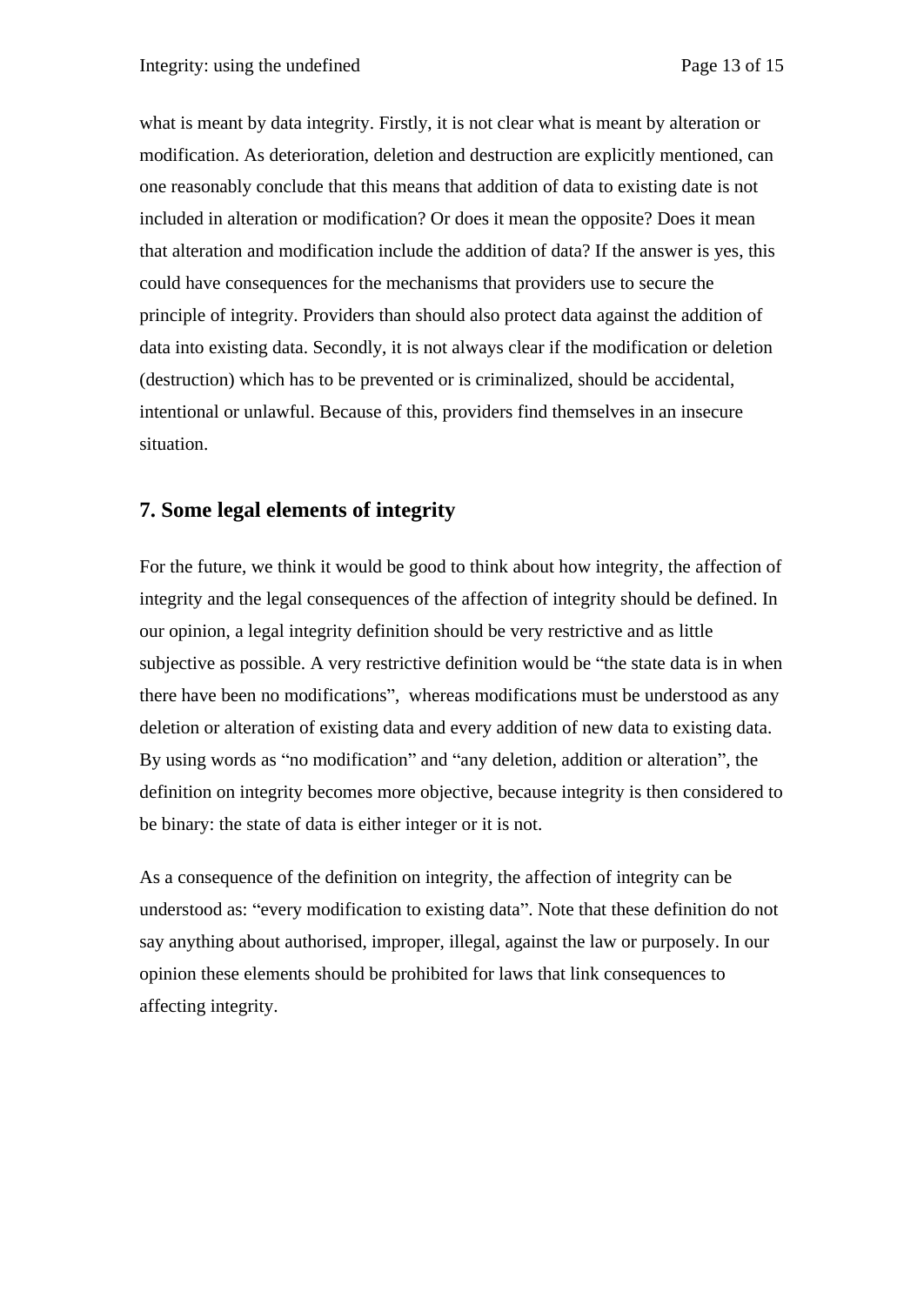## **Acknowledgements:**

This article has been written as part of the virtual bridges project in which computer scientists and lawyers work on a framework on agentsystems.

Anja Oskamp, Frances Brazier, Martine Boonk, David de Groot, Maarten van Stekelenburg

<sup>&</sup>lt;sup>i</sup> Glossary For Computer Systems Security, FIPS PUB 39, National Bureau of Standards, June 1974 Department of Defense, Trusted Computer System Evaluation Criteria, CSC-STD-011-83,

Department of Defense Computer Security Center, Fort Meade, MD, August 1983

iii D.D. Clarck and D.R. Wilson, "A Comparison of Commercial and Military Computer Security Policies", 1987, [<http://www.facweb.iitkgp.ernet.in/~shamik/spring2005/i&ss/](http://www.facweb.iitkgp.ernet.in/~shamik/spring2005/i&ss/) papers/a%20comparison%20of%20commercial%20and%20military%20security%20policiesClark Wilson87.pdf>

<sup>&</sup>lt;sup>iv</sup> Z.G. Ruthberg and W.T. Polk, "Report of the Invitational Workshop on Data Integrity." Procedure of the Invitational Workshop on Data egrity (Ruthberg, Z.G. and Pol, W.T., editors), National Institute of Standards and Technology, Special Publication 500-168, September 1989, page 2-1

 $V$  Z.G. Ruthberg and W.T. Polk, "Report of the Invitational Workshop on Data Integrity." Procedure of the Invitational Workshop on Data egrity (Ruthberg, Z.G. and Pol, W.T., editors), National Institute of Standards and Technology, Special Publication 500-168, September 1989, pages 1-1 1-3

 $\overline{Z}$ . Z.G. Ruthberg and W.T. Polk, "Report of the Invitational Workshop on Data Integrity." Procedure of the Invitational Workshop on Data egrity (Ruthberg, Z.G. and Pol, W.T., editors), National Institute of Standards and Technology, Special Publication 500-168, September 1989, page 2-6

vii R.S. Sandhu, On Five Definitions of Data Integrity, Procedure of the IFIP WG11.3, Lake Guntersville, Alabama, 1993

viii D.D. Clarck and D.R. Wilson, "A Comparison of Commercial and Military Computer Security Policies, 1987, [<http://www.facweb.iitkgp.ernet.in/~shamik/spring2005/i&ss/](http://www.facweb.iitkgp.ernet.in/~shamik/spring2005/i&ss/) papers/a%20comparison%20of%20commercial%20and%20military%20security%20policiesClark Wilson87.pdf>

 $iX$  D.D. Clarck and D.R. Wilson, "Evolution of a Model for Computer Integrity, Procedure of the Invitational Workshop on Data egrity (Ruthberg, Z.G. and Pol, W.T., editors), National Institute of Standards and Technology, Special Publication 500-168, September 1989, page A.2-2

 $X$  R.H. Courtney and W. Ware, "Some Informal Comments about Integrity and the Integrity Workshop", Procedure of the Invitational Workshop on Data Integrity (Ruthberg, Z.G. and Pol, W.T., editors), National Institute of Standards and Technology, Special Publication 500-168, September 1989, page A.1-6

<sup>&</sup>lt;sup>xi</sup> R.S. Sandhu, On Five Definitions of Data Integrity, Procedure of the IFIP WG11.3, Lake Guntersville, Alabama, 1993

xii Biba describes integrity as the prevention of information flow from low-integrity objects to highintegrity objects. ITSEC describes integrity as: "prevention of the unauthorised modification of information" See also: C.P. Pfleeger and S.L. Pfleeger, Security in Computing, Third Edition,

Prentice Hall PTR, 2002, page 5 and 6.<br>Information Technology Security Evaluation Criteria (ITSEC), ECSC-EEC-EAEC, Brussels, June 1991

 $\frac{x}{x}$  C.P. Pfleeger, Security in Computing – International Edition, Prentice Hall PTR, 1997

R.S. Sandhu and S. Jajodia, Integrity Mechanisms in Database Management Systems, page 617,< <http://www.acsa-admin.org/secshelf/book001/27.pdf>>

xvi R.S. Sandhu and S. Jajodia, Integrity Mechanisms in Database Management Systems, page 618< <http://www.acsa-admin.org/secshelf/book001/27.pdf>>

xvii R.S. Sandhu and S. Jajodia, Integrity Mechanisms in Database Management Systems, page 618< <http://www.acsa-admin.org/secshelf/book001/27.pdf>;> See also: D.D. Clarck and D.R. Wilson, "A